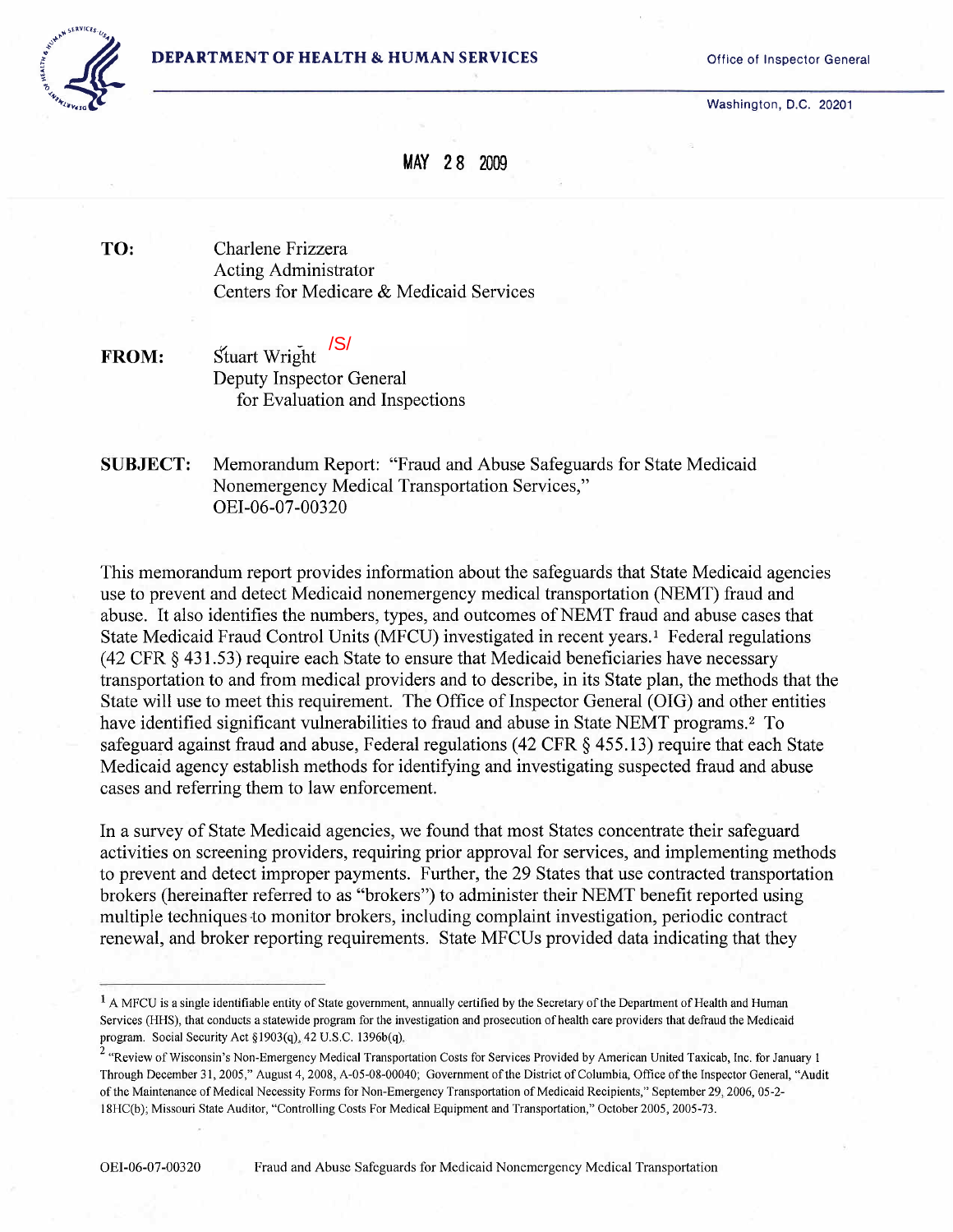investigated a combined total of 509 NEMT fraud and abuse cases from 2004 to 2006, with the most common types involving billing for services not rendered and unspecified overbilling.[3](#page-1-0)

## **BACKGROUND**

Pursuant to Title XIX of the Social Security Act, the Medicaid program provides medical assistance to low-income individuals and individuals with disabilities. The Federal and State Governments jointly fund the Medicaid program. At the Federal level, the Centers for Medicare & Medicaid Services (CMS) administers the program. Each State administers its Medicaid program in accordance with a CMS-approved State plan.<sup>[4](#page-1-1)</sup> Although the State has considerable flexibility in designing and operating its Medicaid program, it must comply with applicable Federal requirements. Pursuant to 42 CFR § 440.170, the transportation benefit includes transportation expenses and related travel expenses deemed necessary by the State Medicaid agency to secure medical examinations and treatment for a beneficiary. Examples of modes of transportation that States authorize include ambulances; specialized motor vehicles (e.g., wheelchair-accessible vans); and common carriers (e.g., taxis, personal vehicles, and public transportation).

The Deficit Reduction Act of 2005 gave States the option to "[establish] a non-emergency medical transportation brokerage program in order to more cost-effectively provide" transportation for Medicaid beneficiaries.<sup>[5](#page-1-2)</sup> The statute requires that brokers:

- be selected through competitive bidding;
- have oversight procedures to monitor beneficiary access and complaints and ensure that transport personnel are licensed, qualified, competent, and courteous;
- be subject to regular auditing and oversight by the States; and
- comply with all prohibitions on referrals and conflicts of interest established by the Secretary of HHS.

Beyond these requirements, States have considerable discretion regarding what services they contract with brokers to provide and how they oversee brokers. For example, States may choose to use brokers in only limited geographic locations, such as metropolitan areas, or they may use brokers to handle all aspects of NEMT services statewide.

#### **Fraud and Abuse Safeguards**

Federal regulations require that each State Medicaid agency establish a program integrity (PI) program that includes methods for identifying and investigating suspected fraud and abuse cases and referring them to law enforcement.<sup>[6](#page-1-3)</sup> States must also take action to investigate and resolve

 $\overline{a}$ 

<span id="page-1-0"></span><sup>3</sup> The "unspecified overbilling" category of fraud cases were reported by State MFCUs as overbilling cases without further detail.

<span id="page-1-1"></span> $4$  The State plan is a comprehensive written statement submitted by the State Medicaid agency describing the nature and scope of its Medicaid program and giving assurance that it will be administered in conformity with all applicable laws, regulations, and official issuances (42 CFR § 430.10).

<span id="page-1-2"></span><sup>&</sup>lt;sup>5</sup> P.L. No. 109-171 § 6083(a)(3), adding § 1902(a)(70) to the Social Security Act, effective February 8, 2006.

<span id="page-1-3"></span> $<sup>6</sup>$  42 CFR § 455.13.</sup>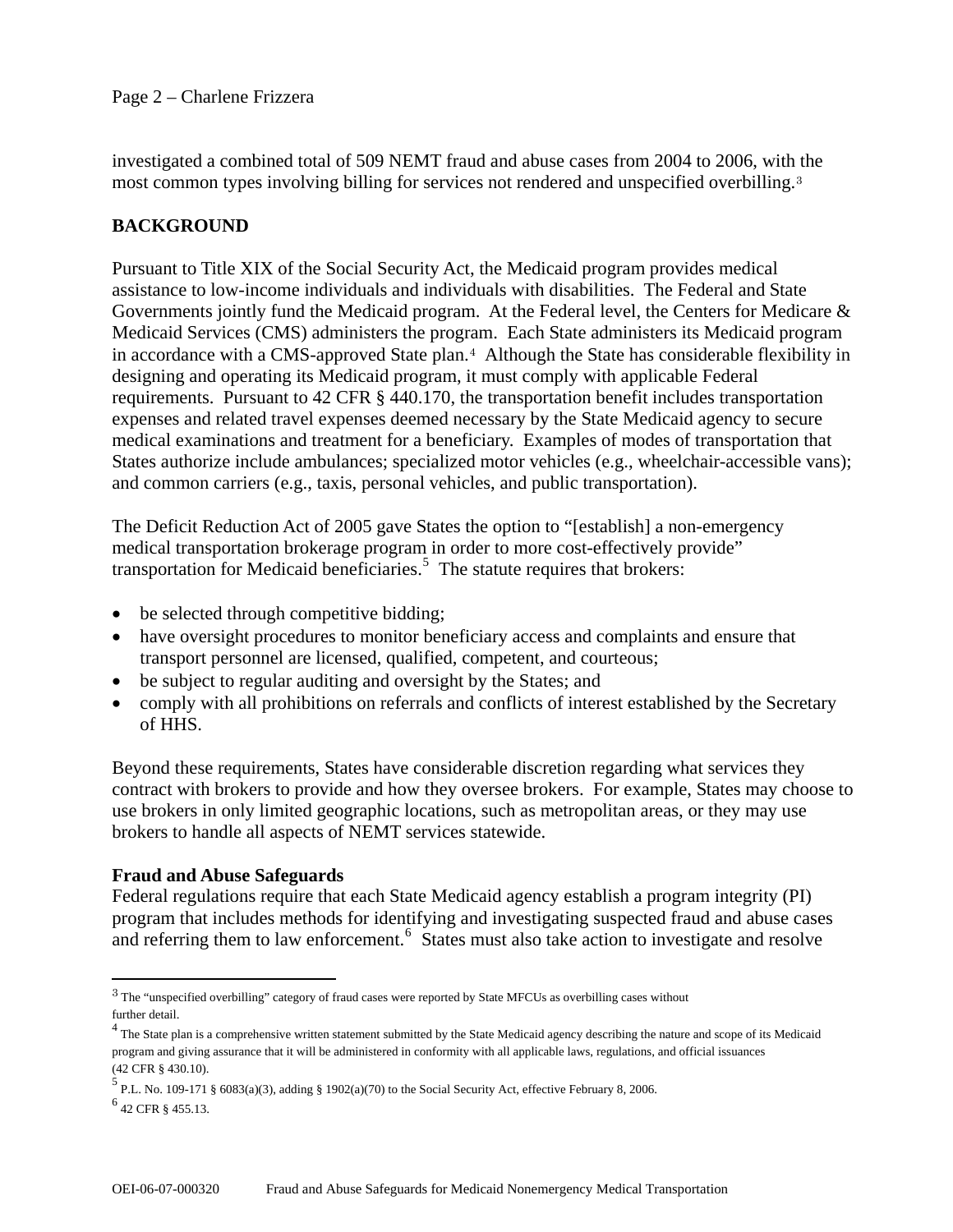cases involving overpayments, including recovery of overpayments made to providers.<sup>[7](#page-2-0)</sup> If a State detects evidence of potential provider fraud, it must refer such a case to the State MFCU or other appropriate law enforcement agency, such as a local district attorney.<sup>[8](#page-2-1)</sup> The MFCU is responsible for reviewing the referrals it receives from the State Medicaid agency and other sources to determine whether the issues involved merit criminal and/or civil investigation. Although States must meet Federal requirements, they have flexibility in the design and execution of their Medicaid PI programs. States that use brokers to administer and safeguard NEMT may also include mechanisms for oversight of those brokers.

Recent reports regarding fraud and abuse in State NEMT programs highlight some of the types of fraud and abuse and the importance of effective PI activities. For example, an OIG report found that 18 of 100 sample NEMT claims submitted by a taxicab company in Wisconsin in 2005 were paid inappropriately for NEMT services on dates when beneficiaries did not receive Medicaid services.<sup> $9$ </sup> OIG estimated that almost \$700,000 in improper NEMT claims for the year could be attributed to the single provider. A report issued by the District of Columbia Office of Inspector General found that the program's failure to maintain medical necessity forms for over \$16 million in NEMT services or to perform any onsite visits or reviews constituted "a serious breach of basic internal controls."[10](#page-2-3) Likewise, a report issued by the Missouri State Auditor found that the broker hired to arrange NEMT services for beneficiaries failed to arrange the most appropriate mode of transportation and acted to maximize its own profit.[11](#page-2-4)

## **METHODOLOGY**

#### **Scope**

For this memorandum report, we examined all 50 States and the District of Columbia (hereinafter referred to as "States") to identify their safeguards to prevent and detect NEMT fraud and abuse. We also examined the numbers, types, and outcomes of fraud and abuse cases that State MFCUs investigated from 2004 to 2006.

#### **Data Collection and Analysis**

We obtained written responses from all State Medicaid agencies regarding their NEMT program operations and the safeguards in place at the time of their responses (i.e., July to November 2007). States provided documentation to support their written responses, and we conducted followup as necessary to clarify information reported.

We obtained information regarding 2004–2006 NEMT fraud and abuse cases from 49 State MFCUs. Regarding the remaining two States, the Idaho MFCU was created in 2007 and,

<span id="page-2-0"></span> $^{7}$  42 CFR § 455.16.

<span id="page-2-1"></span> $8$  42 CFR §§ 455.15 and 455.21.

<span id="page-2-2"></span><sup>&</sup>lt;sup>9</sup> "Review of Wisconsin's Non-Emergency Medical Transportation Costs for Services Provided by American United Taxicab, Inc. for January 1 Through December 31, 2005," August 4, 2008, A-05-08-00040.

<span id="page-2-3"></span><sup>&</sup>lt;sup>10</sup> Government of the District of Columbia, Office of the Inspector General, "Audit of the Maintenance of Medical Necessity Forms for Non-Emergency Transportation of Medicaid Recipients," September 29, 2006, 05-2-18HC(b).

<span id="page-2-4"></span><sup>11</sup> Missouri State Auditor, "Controlling Costs For Medical Equipment and Transportation," October 2005, 2005-73.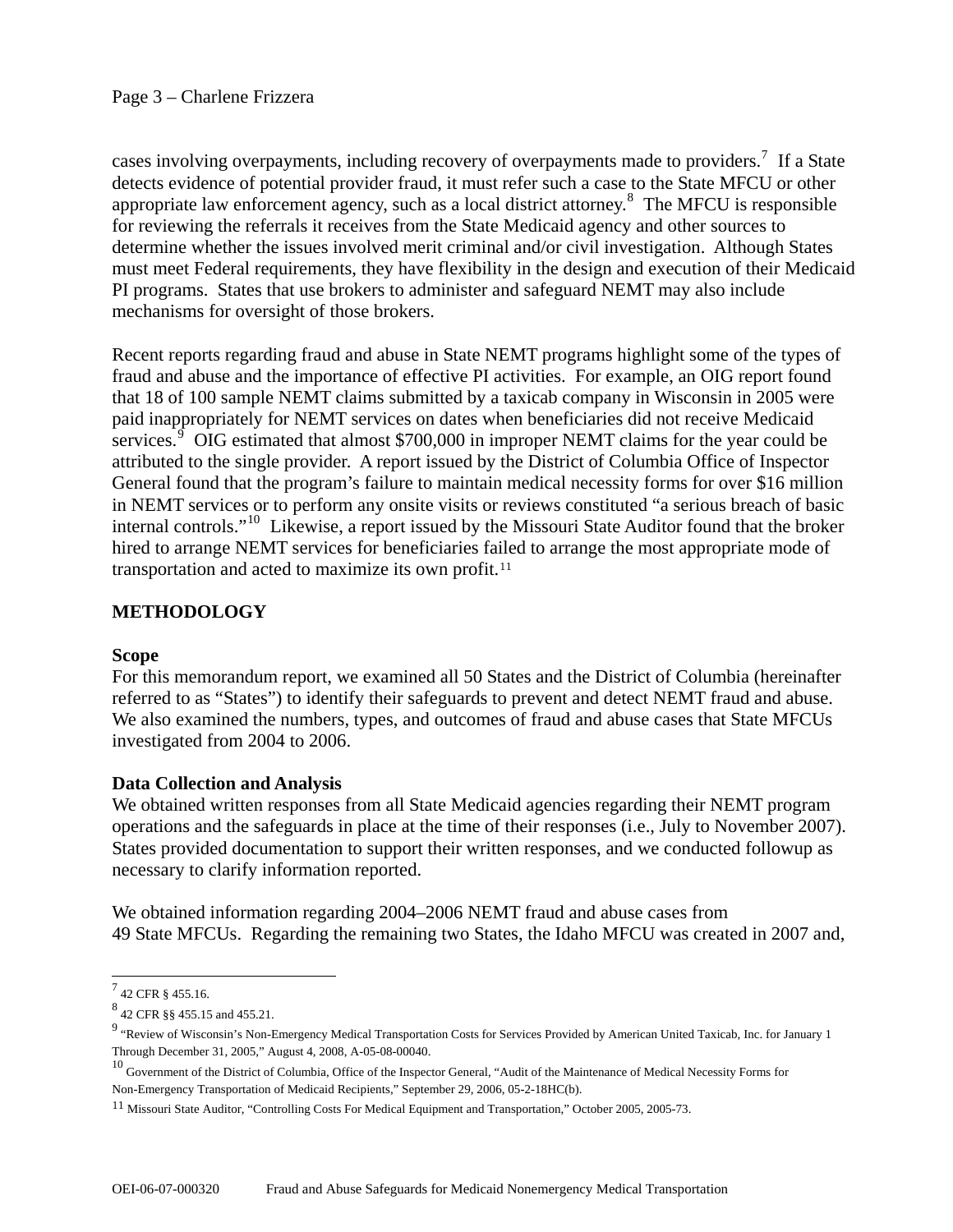therefore, did not investigate any cases from 2004 to 2006 and North Dakota does not operate a federally supported MFCU.

We analyzed information reported by State Medicaid agencies and MFCUs to identify:

- States' fraud and abuse safeguards for NEMT services;
- States' use of brokers and States' activities for oversight of these brokers; and
- numbers, types, and outcomes of NEMT fraud and abuse cases investigated by State MFCUs from 2004 to 2006.

#### **Limitations**

This report relies on information reported by State Medicaid agencies and MFCUs, which we did not independently verify. Further, determining the extent to which States and/or their contractors actually implemented reported safeguards and oversight activities was beyond the scope of the study.

#### **Standards**

This study was conducted in accordance with the "Quality Standards for Inspections" issued by the President's Council on Integrity and Efficiency and the Executive Council on Integrity and Efficiency (now Council of the Inspectors General on Integrity and Efficiency).

## **RESULTS**

 $\overline{a}$ 

#### **States Reported Focusing Medicaid Nonemergency Medical Transportation Safeguards on Screening Providers, Requiring Prior Approval of Services, and Implementing Methods To Prevent and Detect Improper Billing**

All States reported conducting a variety of safeguard activities to protect against fraud and abuse of NEMT services. However, most States and their brokers concentrate their safeguard activities on three areas: screening providers, requiring prior approval for services, and implementing methods to prevent and detect improper billing. Depending upon the State, responsibility for conducting these activities lies with the State Medicaid agency itself, other State agencies, brokers, or some combination of these entities.

*Screening Providers*. Forty-five States reported conducting NEMT provider-screening activities in 2007 to safeguard their NEMT programs from fraud and abuse. The remaining six States did not enroll NEMT providers. All 45 States that enroll NEMT providers check applicant information against the OIG list of excluded providers, and 43 States require transportation providers to disclose relevant prior criminal convictions.[12](#page-3-0) (See Table 1.)

<span id="page-3-0"></span> $12$  OIG maintains a list of all individuals and entities currently excluded under various legal authorities from participation in Federal health care programs.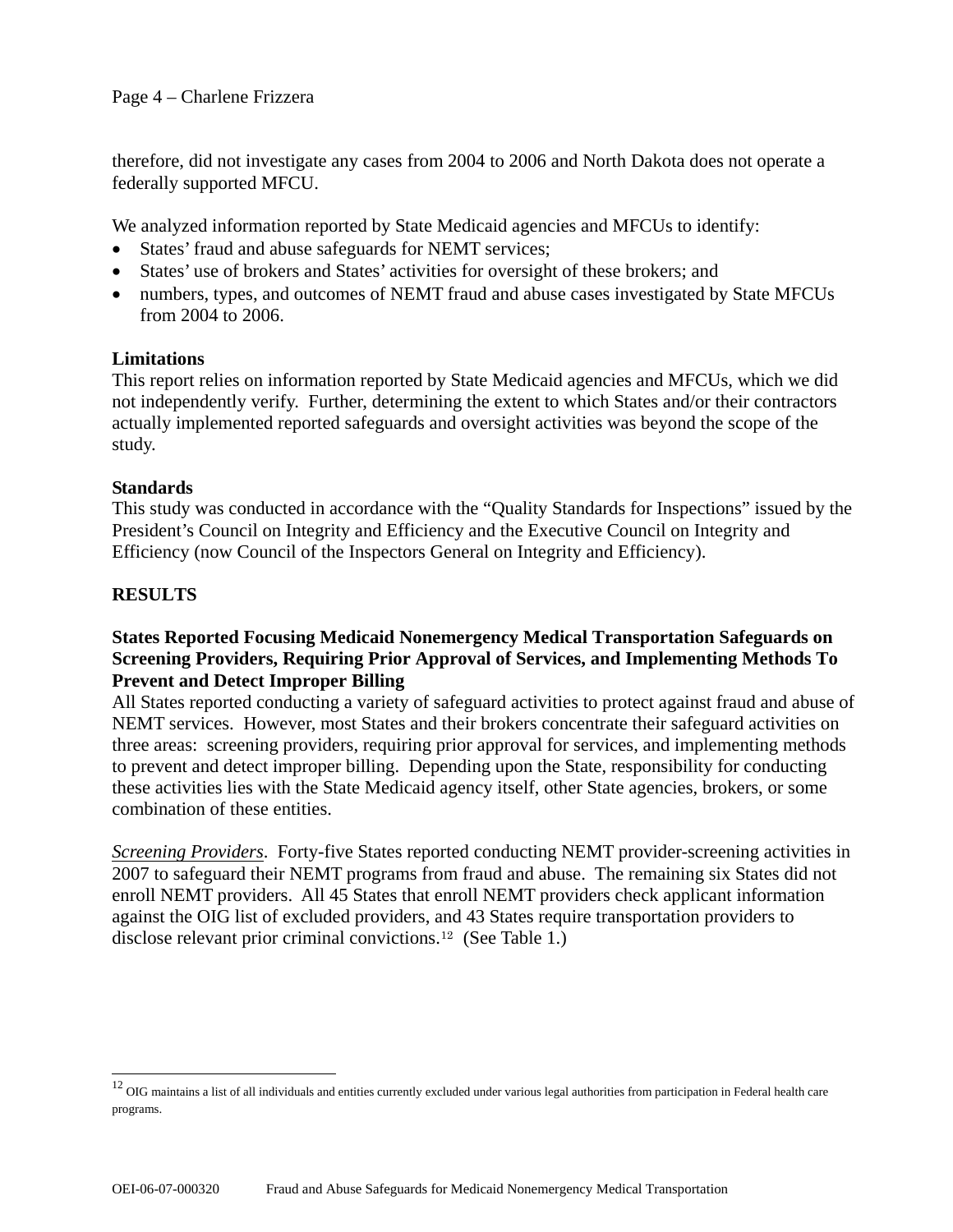$\overline{a}$ 

| Table 1: Provider-Screening Activities of States That Enrolled Medicaid<br>Nonemergency Medical Transportation Providers |                            |                                                                         |  |
|--------------------------------------------------------------------------------------------------------------------------|----------------------------|-------------------------------------------------------------------------|--|
| <b>Safeguard</b>                                                                                                         | <b>Number</b><br>of States | <b>Percentage of States</b><br><b>That Enrolled</b><br>Providers (n=45) |  |
| Check for exclusion from Federal health care programs                                                                    | 45                         | 100%                                                                    |  |
| Require disclosure of criminal convictions                                                                               | 43                         | 95%                                                                     |  |
| Require special license, certification, or training                                                                      | 38                         | 84%                                                                     |  |
| Check driving records                                                                                                    | 32                         | 71%                                                                     |  |
| Conduct onsite visits                                                                                                    | 30                         | 67%                                                                     |  |
| Conduct criminal background checks                                                                                       | 28                         | 62%                                                                     |  |
| Require periodic provider reenrollment                                                                                   | 24                         | 53%                                                                     |  |

Source: OIG analysis of survey responses and documents submitted by State Medicaid agencies in 2007.

Thirty-eight States require providers to obtain specific licenses or certifications, including drivers' licenses, vehicle inspections, or certifications for operating passenger transportation vehicles. Additionally, 10 of these 38 States require special licensure and/or training, such as defensive driving, first aid and cardiopulmonary resuscitation, passenger assistance, special needs assistance, and others. Thirty-two States check the driving records of NEMT providers, and 30 States conduct site visits to verify the legitimacy of providers. Site visits include both random and targeted inspections of provider locations by State agencies and/or brokers. Twenty-eight States require NEMT providers to submit to criminal background checks. Twenty-four States require providers to periodically reenroll, which typically involves some combination of completing new applications, updating driving record checks, conducting new criminal background checks, and/or renewing professional licenses and certifications.

*Requiring Prior Approval*. Forty-six States reported that they require beneficiaries to obtain prior approval before using some or all NEMT services. The five remaining States do not require prior approval. Prior approval typically involves verification of the beneficiary's Medicaid eligibility, the medical necessity of the trip, and the beneficiary's lack of alternative transportation options. Thirty-one of the forty-six States require prior approval for all NEMT services, although these States may authorize "standing orders" for certain types of recurring trips, e.g., trips to and from dialysis treatment. The remaining 15 of the 46 States require prior approval for only certain NEMT services. A common approach among these States is to have lists of "standard" NEMT services that do not require prior approval. A beneficiary must seek prior approval only when transportation needs differ from the standard list. For example, in one State, a beneficiary's trip to a Medicaid-covered physician's office does not require prior approval, whereas prior approval is required for trips out of the State; trips exceeding certain mileage limits (e.g., 50 miles); and trips requiring food, lodging, or unusual transportation modes (such as air ambulance).

*Implementing Methods To Prevent and Detect Improper Billing*. Fifty States reported implementing one or more methods to prevent and detect improper billing.<sup>[13](#page-4-0)</sup> (See Table 2.) Forty States reported operating public hotlines for beneficiaries or others to either pass along fraud and

<span id="page-4-0"></span><sup>&</sup>lt;sup>13</sup> State Medicaid agency officials from the one remaining State reported that its NEMT program relies on a capitated payment to its transportation broker that shifts much of the risk of improper NEMT payments from the State to the broker.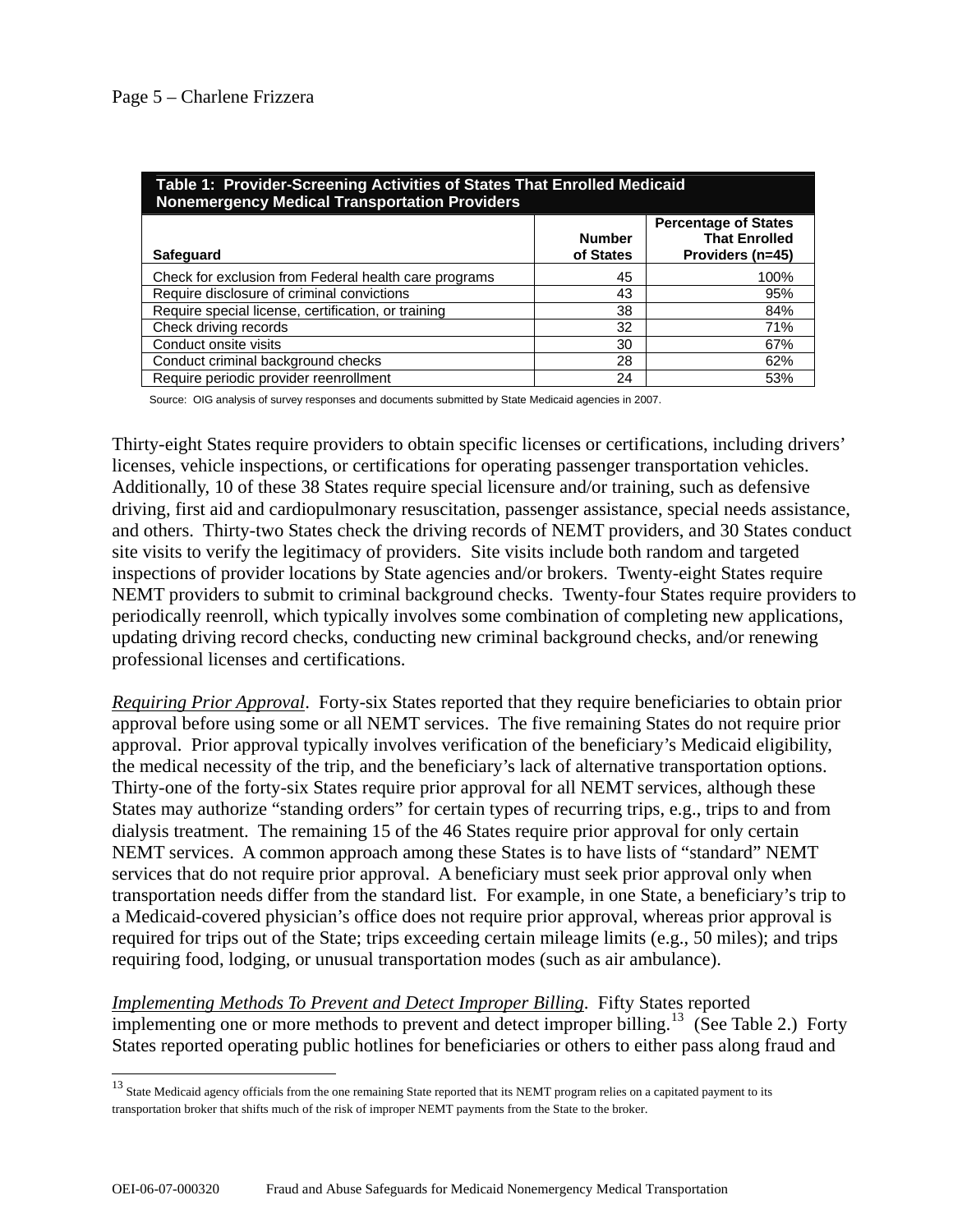abuse tips or make complaints about NEMT providers or services. States direct complaints to PI staff or contractors for further investigation. Depending upon the State, investigations may include unannounced audits, medical record reviews, referral to the MFCU, or other action. Thirty-six States reported conducting reviews of randomly selected NEMT claims after payment has been made and/or all claims submitted by specific providers. Such reviews may occur periodically (e.g., monthly) or only in response to a complaint. Claims reviews can result in requests for further records from transportation providers or further audits.

| Table 2: Methods To Prevent and Detect Medicaid Nonemergency Medical<br><b>Transportation Improper Billing</b> |                            |                                |  |
|----------------------------------------------------------------------------------------------------------------|----------------------------|--------------------------------|--|
| Method                                                                                                         | <b>Number</b><br>of States | Percentage of<br>States (n=51) |  |
| Fraud or complaint hotline                                                                                     | 40                         | 78%                            |  |
| Claims review                                                                                                  | 36                         | 71%                            |  |
| Data analysis and monitoring                                                                                   | 35                         | 69%                            |  |
| Prepayment edits                                                                                               | 23                         | 45%                            |  |

Source: OIG analysis of survey responses and documents submitted by State Medicaid agencies in 2007.

Another common fraud and abuse detection method, reported by 35 States, involves analysis of claims data. Data analysis methods include simple comparisons between physician billings and charges as well as more sophisticated data mining. For example, use of computer algorithms enables States to monitor an individual provider's billing patterns and usage trends over time. These algorithms can repeat certain claims analysis routines for each provider or each claim and flag those that meet predetermined criteria for suspicious activity or inappropriate billing, such as a surge in a provider's billing or reimbursement. If data analysis uncovers aberrant patterns or suspected fraud and abuse activity, State Medicaid agencies or their brokers can conduct further audits or refer the case to the MFCU for investigation. Finally, 23 States reported using prepayment edits specifically designed to process NEMT claims. Prepayment edits are automated programs that check multiple elements of each claim for specific inconsistencies or errors that, if present, trigger the denial of the claim. For example, a State using a prepayment edit might deny a NEMT claim because the beneficiary did not receive any other Medicaid services on the same day.

#### **The 29 States That Used Brokers Reported Using Complaint Investigations, Reporting Requirements, Contract Renewal, and Other Techniques To Oversee Brokers**

Twenty-nine States reported that brokers administered all or part of their NEMT programs at the time of the States' responses in 2007. The remaining 22 States did not use brokers, but 4 of these States were in various stages of developing brokerage programs. Of the 29 States using brokers, 25 States estimated that brokers provided at least half of their NEMT services and the 4 remaining States estimated that brokers provided less than half of their NEMT services. The primary services that States contracted with brokers to provide include screening and enrolling providers, arranging NEMT services for beneficiaries, processing NEMT claims, tracking and reporting NEMT usage to the States, conducting PI activities, and vetting prior approval requests.

States reported using multiple techniques to ensure that brokers administered NEMT services appropriately and helped to safeguard the programs from fraud and abuse as required by the States.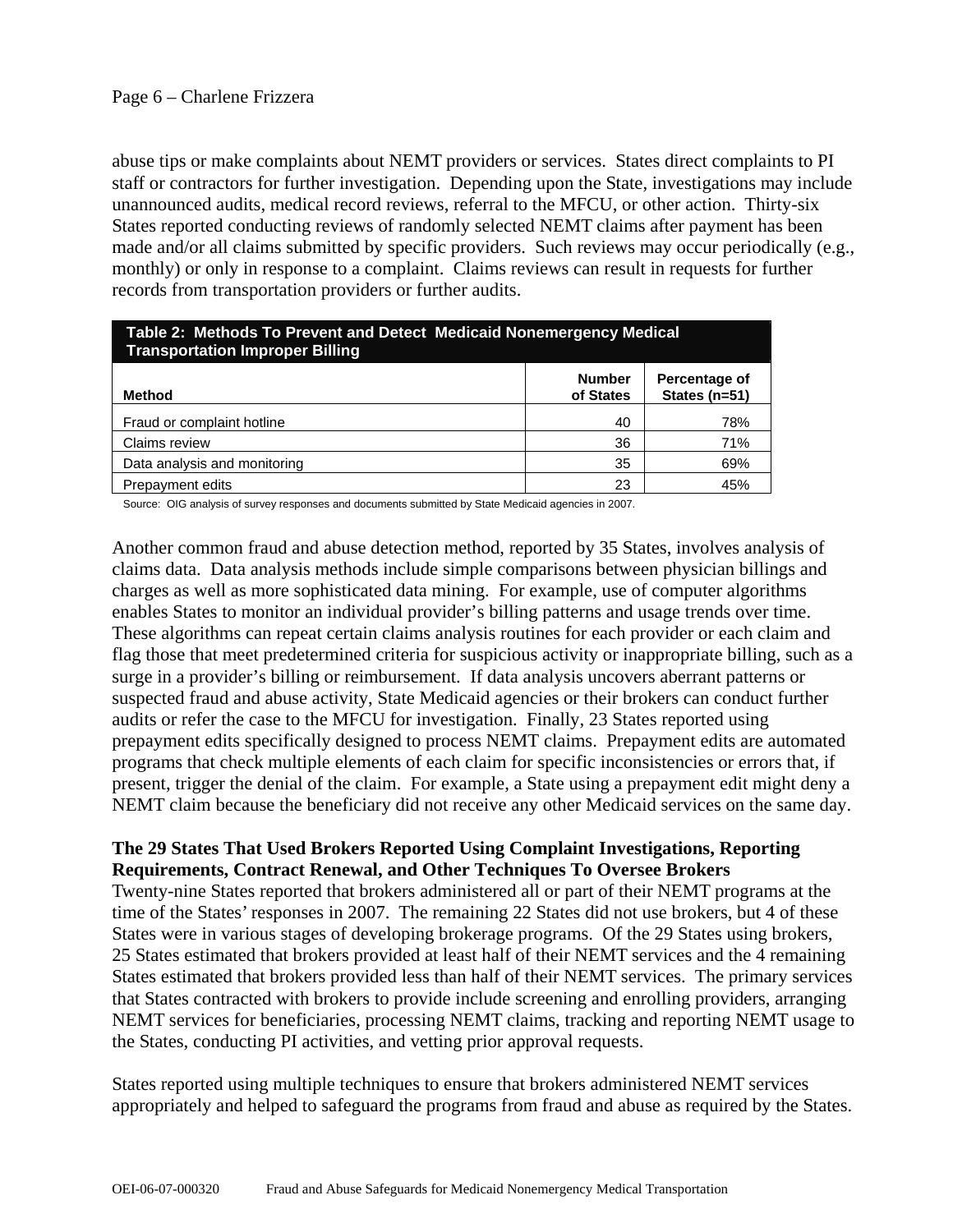(See Table 3.) All 29 States reported using at least three of the seven oversight activities listed in Table 3. For example, 26 States reported that they investigate complaints made by beneficiaries or others about their NEMT services. Twenty-five States required their brokers to periodically, e.g., quarterly, report to the State Medicaid agencies administrative data, such as the numbers of hotline telephone calls and complaints received, the number of trips provided, and certain details about each trip. Twenty-five States also periodically renew their broker contracts, giving them the opportunity to evaluate broker performance and rebid the contracts if necessary. Twenty States reported that their staffs conduct onsite reviews of brokers, which included random audits of claims data, inspection of vehicles, and monitoring of call center activity. Twenty-one States reported using information generated through complaint hotlines to monitor brokers. Finally, 19 States reported service trip verification activities that include audits of a wide range of broker records, such as records of prior authorization, proof of medical necessity, appropriate routes taken, verification of beneficiaries' medical appointments, and other records.

| rapie J. Oversight Mechanisms Of Twenty-hine States That Ose Medicald<br><b>Nonemergency Medical Transportation Brokers</b> |                            |                                                           |  |
|-----------------------------------------------------------------------------------------------------------------------------|----------------------------|-----------------------------------------------------------|--|
| <b>Oversight Mechanism</b>                                                                                                  | <b>Number</b><br>of States | Percentage of<br><b>States That Use</b><br>Brokers (n=29) |  |
| Complaint investigation                                                                                                     | 26                         | 90%                                                       |  |
| Regular reporting requirements                                                                                              | 25                         | 86%                                                       |  |
| Periodic contract renewal                                                                                                   | 25                         | 86%                                                       |  |
| Beneficiary satisfaction survey                                                                                             | 23                         | 79%                                                       |  |
| Complaint hotline                                                                                                           | 21                         | 72%                                                       |  |
| Onsite broker review                                                                                                        | 20                         | 69%                                                       |  |
| Service trip verification                                                                                                   | 19                         | 66%                                                       |  |

# **Table 3: Oversight Mechanisms of Twenty-nine States That Use Medicaid**

Source: OIG analysis of survey responses and documents submitted by State Medicaid agencies in 2007.

#### **State Medicaid Fraud Control Units Reported Investigating 509 Medicaid Nonemergency Medical Transportation Fraud and Abuse Cases of Various Types From 2004 to 2006**

State MFCUs provided data regarding the types and outcomes of their NEMT fraud and abuse investigations from 2004 to 2006. Forty-two MFCUs reported a total of 509 NEMT fraud and abuse cases, two States did not operate MFCUs during this period, and the remaining seven MFCUs did not report any NEMT fraud and abuse cases. These seven MFCUs indicated that NEMT fraud was not tracked separately from other types of Medicaid fraud and, therefore, could not be distinctly reported.

The cases investigated by MFCUs from 2004 through 2006 included a variety of types of fraud and abuse. The two most common types involved provider billing fraud, including billing for services not rendered (104 cases) and unspecified overbilling (93). Other common types included upcoding (57), undocumented or forged documentation (32), billing for excess mileage (31), and nonmedical use of NEMT services (25). Table 4 contains examples of these and other frequently reported types of fraud and abuse involving providers.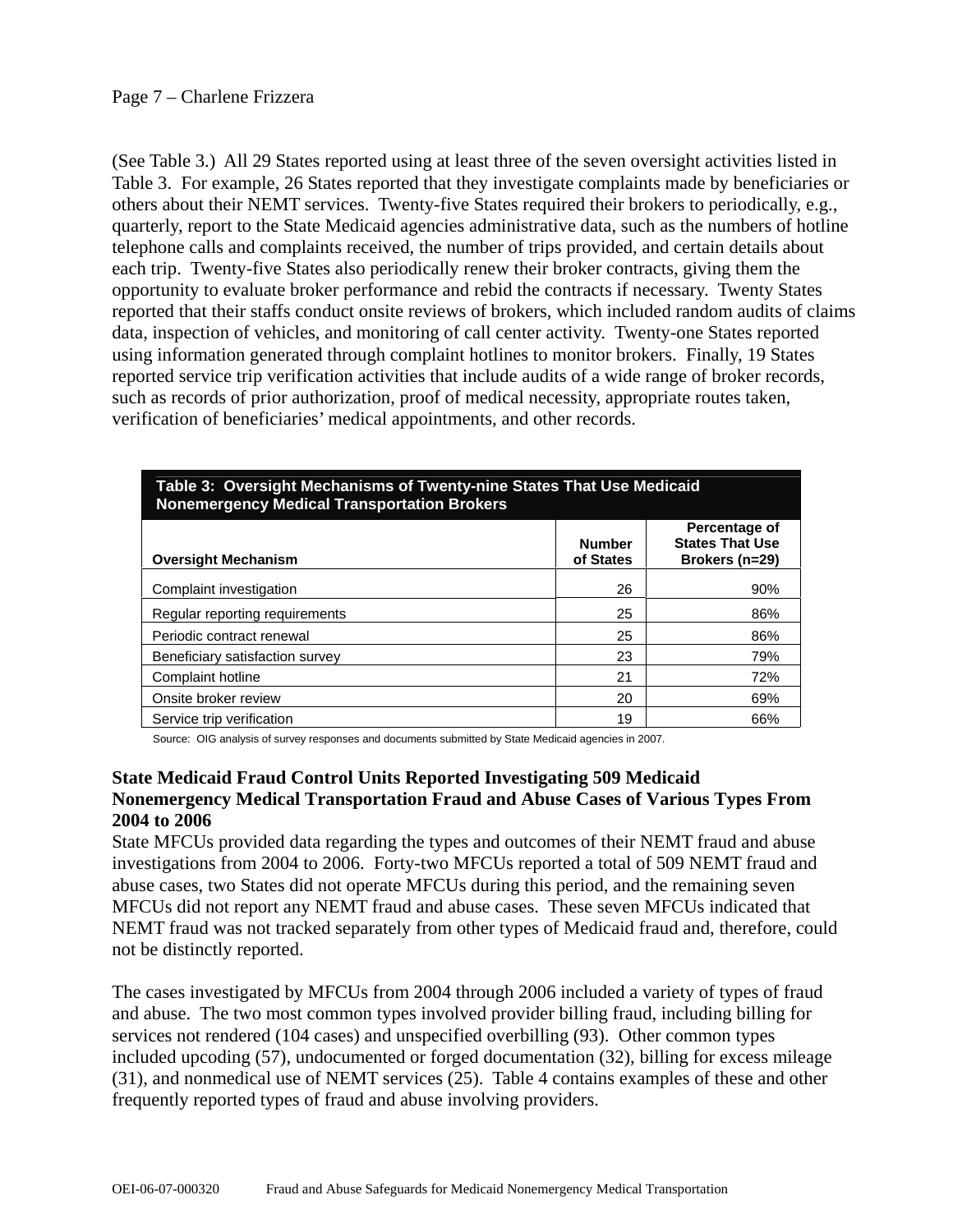#### Page 8 – Charlene Frizzera

Of the 509 cases reported by State MFCUs, 371 (73 percent) were closed and the remaining 138 cases (27 percent) were open at the time the MFCUs submitted data to OIG during the second half of 2007. States either reported that open cases were under active investigation or provided no further detail about the status of open cases.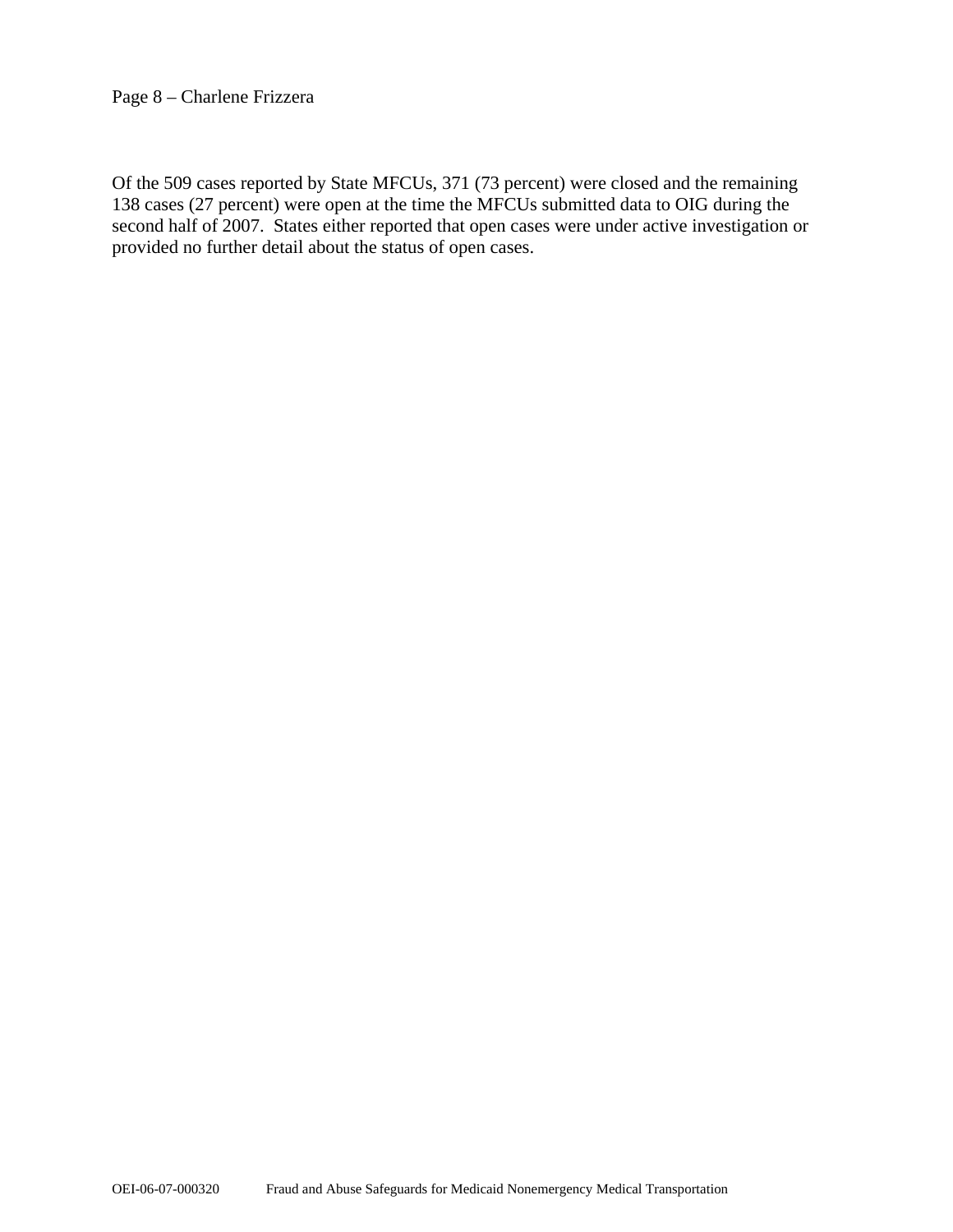| Table 4: Types of Medicaid Nonemergency Medical Transportation Provider Fraud and<br>Abuse Cases Investigated by State Medicaid Fraud Control Units |                           |  |
|-----------------------------------------------------------------------------------------------------------------------------------------------------|---------------------------|--|
| <b>Fraud and Abuse Type and Examples</b>                                                                                                            | <b>Number</b><br>of Cases |  |
| <b>Billing for Services Not Rendered</b>                                                                                                            | 104                       |  |
| Billing for trips that never actually occurred.                                                                                                     |                           |  |
| Billing for an additional attendant (i.e., a beneficiary caretaker) when none was<br>provided.                                                      |                           |  |
| <b>Unspecified Overbilling</b>                                                                                                                      | 93                        |  |
| Engaging in deceptive billing practices to receive excess payment.                                                                                  |                           |  |
| Misrepresenting invalid trips and services to receive excess payment.<br>$\bullet$                                                                  |                           |  |
| <b>Upcoding</b>                                                                                                                                     | 57                        |  |
| Billing for an attendant when one was not necessary.                                                                                                |                           |  |
| Billing for an ambulance when a less expensive form of transportation could have<br>٠<br>been used.                                                 |                           |  |
| Billing for nonambulatory support services when the beneficiary was ambulatory.                                                                     |                           |  |
| <b>Undocumented Trips and/or Forged Documents</b>                                                                                                   | 32                        |  |
| Missing and forged supporting documentation of trips, including transportation<br>$\bullet$                                                         |                           |  |
| provider trip logs, signed certificates of medical necessity, and signed transportation                                                             |                           |  |
| vouchers.                                                                                                                                           |                           |  |
| <b>Billing for Excess Mileage</b>                                                                                                                   | 31                        |  |
| Billing for a 30-mile trip when a 15-mile trip was actually taken.                                                                                  |                           |  |
| <b>Nonmedical Use of NEMT Services</b>                                                                                                              | 25                        |  |
| Billing for services when taking a beneficiary to pick up groceries or run other errands.                                                           |                           |  |
| <b>Billing Without a License and/or Using Unauthorized Providers</b>                                                                                | 23                        |  |
| Providing services through unauthorized personnel. In these cases, NEMT providers                                                                   |                           |  |
| might be unlicensed, have bad driving histories, have failed drug tests, or have been                                                               |                           |  |
| convicted of felonies.                                                                                                                              |                           |  |
| Double Billing for the Same Service                                                                                                                 | 21                        |  |
| Submitting two claims for the same service by changing the service date on one of the                                                               |                           |  |
| claims.                                                                                                                                             |                           |  |
| <b>Kickbacks</b>                                                                                                                                    | 19                        |  |
| Providing free rides for nursing home providers to gain the business of the Medicaid<br>$\bullet$                                                   |                           |  |
| beneficiaries who live there.                                                                                                                       |                           |  |
| Paying beneficiaries to use a particular service.                                                                                                   |                           |  |
| Paying anyone who has influence over beneficiaries' use of services, including<br>$\bullet$                                                         |                           |  |
| caseworkers, nursing home or hospital transportation coordinators, dialysis center<br>employees, and rehabilitation center employees.               |                           |  |
|                                                                                                                                                     |                           |  |
| Ineligible or Deceased Beneficiary<br>Inappropriately providing rides to the family members of beneficiaries.                                       | 15                        |  |
| Billing Medicaid for services for deceased beneficiaries.                                                                                           |                           |  |
| <b>Patient Abuse or Neglect</b>                                                                                                                     | 9                         |  |
| Physically or sexually abusing beneficiaries.<br>$\bullet$                                                                                          |                           |  |
| Leaving beneficiaries unattended or deserting them.                                                                                                 |                           |  |
| Not picking up beneficiaries in a timely manner, resulting in missed appointments.                                                                  |                           |  |
| Notes:                                                                                                                                              |                           |  |
| Ninety additional cases did not fit meaningfully into the fraud and abuse types listed above.<br>$\bullet$                                          |                           |  |
| The numbers of cases do not sum to 509 because some involved circumstances that fit into more<br>٠                                                  |                           |  |
| than one fraud and abuse type.                                                                                                                      |                           |  |

Source: OIG analysis of fraud and abuse case information submitted by State MFCUs in 2007.